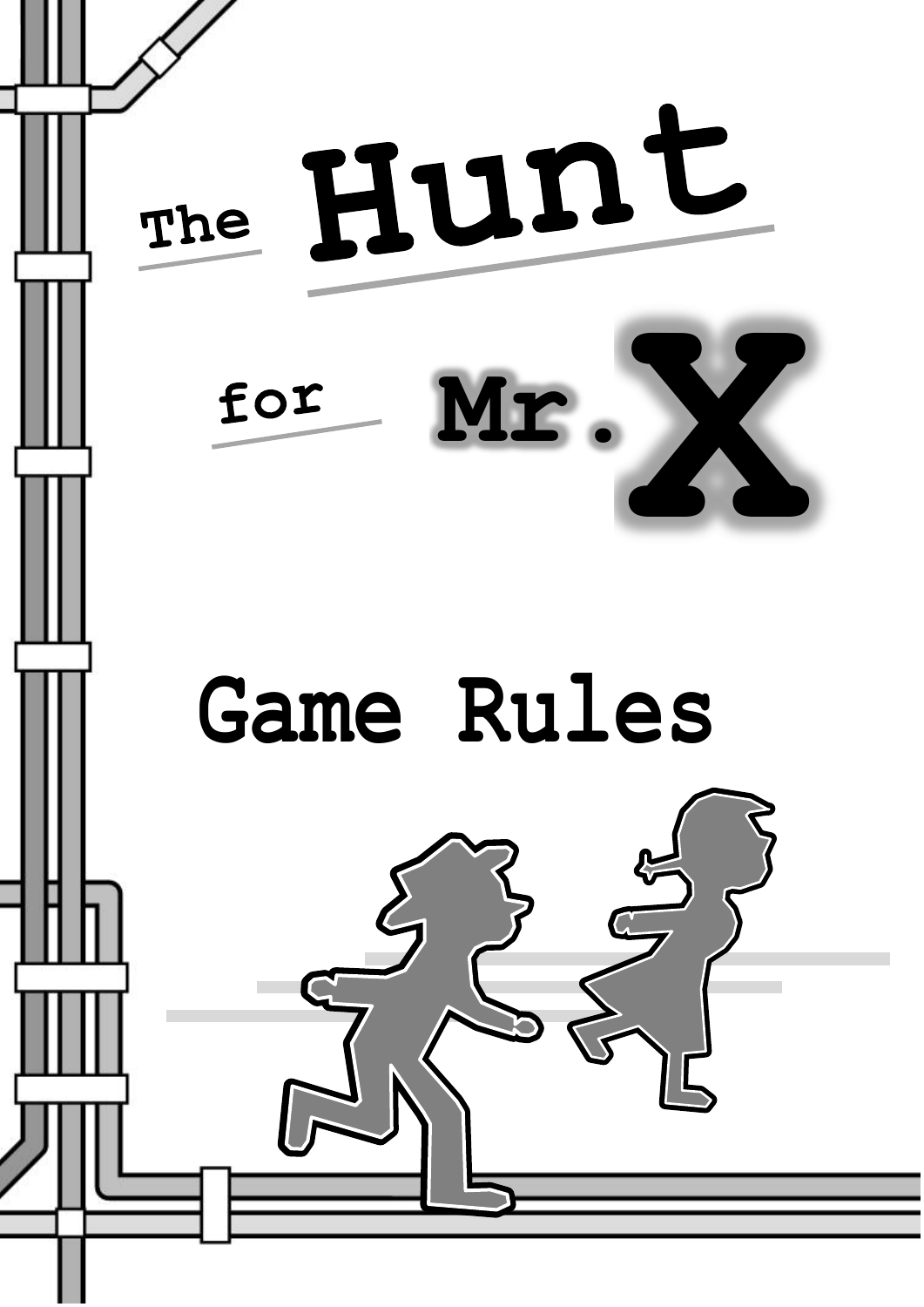**Goal**

The detectives try to catch Mr. X/Mrs. Y. Mr. X/Mrs. Y try not to be caught.

## **Identification of Mr. X/Mrs. Y**

One member of the Mr. X-group wears a yellow high-visibility jacket. One member of the Mrs. Y-group wears an orange high-visibility jacket.

### **Valid Whereabouts**

All groups must stay in a public transport vehicle or at a stop/station. Valid footpaths are specified in this document and the network map.

In a vehicle, groups must use the last car or the rear part of the vehicle. In double-decker cars, the lower deck is used.

Groups must stay together (it is not allowed to position a detective at multiple platforms of a stop).

### **Valid Means of Transport**

The following means of transport are allowed for **all** groups within the Dresden fare zone (fare zone 10):

- Regional trains (S, RB, RE)
- Trams, city busses and regional busses

Mr. X/Mrs. Y are also allowed to use the Elbe ferries. (Note: the detectives may not use the ferry, but they can go to the ferry pier)

#### **All other means of transport may not be used.**

Mr. X/Mrs. Y are only allowed to stay in one vehicle for three stops (trains) and seven stops (bus & tram) respectively. They may double that number once after informing HQ of their intention.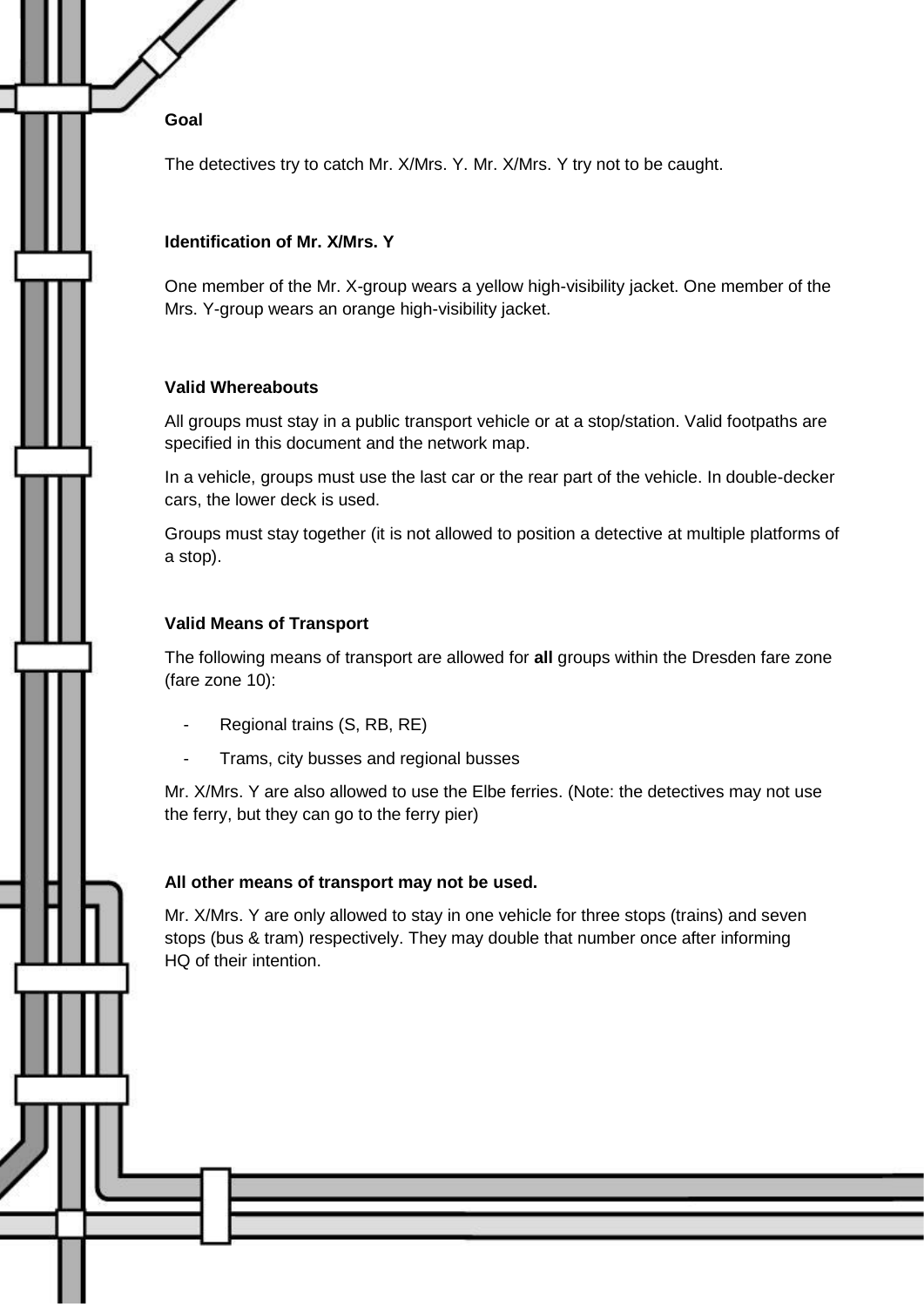# **Start of the Game**



The Mr. X-/Mrs. Y get a 15-minute head start before the other groups are allowed to start.

# **Contact with HQ**

Mr. X/Mrs. Y are called every 15 minutes and give their position, the line they're in and their direction of travel to HQ.

The detectives share their information with HQ **independently** per WhatsApp at the minutes 59, 14, 29 and 44 for Mr. X's game and 09, 24, 39 and 54 for Mrs. Y's game. HQ informs all groups if the time changes after a break. The messages must contain the following information:

- Group name
- Line and direction, if in a vehicle
- Stop name, if at a stop

The positions of the other groups are sent to all groups who shared their position every 15 minutes.

At larger stations, especially "Dresden-Neustadt" station and "Dresden Hauptbahnhof" main station, groups must give their exact position.

# **Catching Mr. X/Mrs. Y**

Mr. X/Mrs. Y count as caught if they are addressed by a group of detectives. They are to call and inform HQ immediately. Mr. X/Mrs. Y then give their high-visibility jacket to the detectives, who become the new Mr. X/Mrs. Y.

All groups must exit their vehicles and stay where they are while the new Mr. X/Mrs. Y get a 15-minute head start.